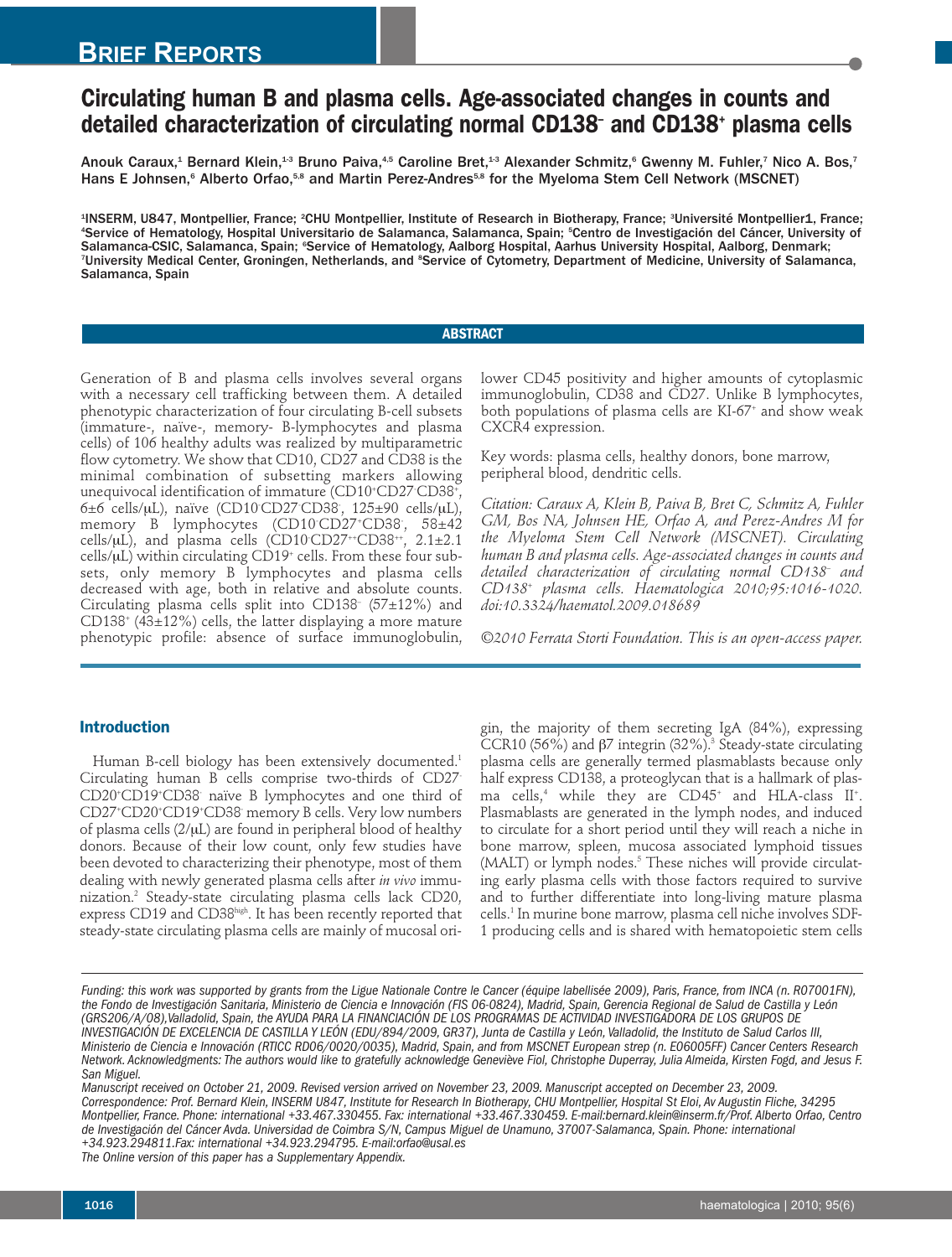and pro-pre B cells. <sup>1</sup> The rarity of this niche is a matter of regulation of normal Ig production. <sup>6</sup> In particular, newborn plasmablasts, generated after *in vivo* Ag immunization, have to compete with old plasma cells for binding to a niche, inducing the old plasma cells to recirculate. 7

Another minor population of circulating B cells which accounts for 2-4% of all peripheral blood B cells has been documented: <sup>8</sup> transitional or immature B cells. These cells have an immature phenotype (CD10<sup>+</sup>, CD24<sup>high</sup>, CD38<sup>high</sup>), unmutated Ig genes and a reduced ability to be activated *in vitro*. 8,9 Notably, these immature B cells appear first in peripheral blood after hematopoietic stem cell allograft 8 and their frequency is highly increased in cord blood.<sup>8,9</sup> Recently, additional heterogeneity has been reported for human transitional B cells with a more differentiated stage expressing ABCB1 transporter and intermediate density of CD10 and CD38.<sup>10,11</sup>

There is a progressive defect to mount high affinity humoral immune responses in elderly people. <sup>12</sup> This defect implies several mechanisms: i) a decrease in bone marrow niches able to support B-cell generation and plasma cell survival, due to the progressive replacement of hematopoietic bone marrow by fat cells; ii) a defect in germinal centers due to a decreased follicular dendritic cell function and T-cell senescence; iii) a defect of B cells to undergo Ig class switch recombination and somatic mutation due to reduced E47 and AID gene expressions. 13

In this study we have first characterized the above list-

ed populations of circulating B cells using multi-parameter flow cytometry to define the best combination of markers to identify them, and to study their fluctuation with age. In addition, we have characterized in detail the activation status and homing phenotype of steady-state circulating plasma cells.

## **Design and Methods**

Detailed methodologies are fully described in the Online Supplementary Appendix. Briefly, peripheral blood from 106 adult healthy donors was analyzed after informed consent was given. Erythrocyte-lysed whole peripheral blood samples or mononuclear cells obtained by Ficoll-hypaque density gradient centrifugation were labeled with Abs conjugated with different fluorochromes (Abs are listed in the Online Supplementary Appendix). For intracellular staining of Ig or KI-67, cells were fixed and permeabilized with the Cytofix/Cytoperm kit (BD Biosciences). B-cell subpopulations were identified using a combination of 7-8 fluorochrome-conjugated Abs. The fluorescence was acquired with a FACSCanto II or a FACSAria flow cytometer and analyzed with the Infinicyt 1.3 software (Cytognos SL, Salamanca, Spain). CD20<sup>.</sup>CD38<sup>++</sup>CD138 cells and CD20<sup>.</sup> CD38++ CD138+ cells were sorted with a FACSAria flow cytometer to perform cytospins. Cells were stained with May-Grünwald-Giemsa. Mean values and their SD, median and range were calculated for continuous variables with SPSS statistical software pack-



Figure 1. Phenotype of peripheral blood B-cell subsets, and focus on circulating plasma cells. (A) Distribution of immature (green), naïve (pink), memory B lymphocytes (orange), and plasma cells (red), according to the expression of CD10, CD27 and CD38. (B) Cell phenotype was analyzed by gating on CD19\*CD20\*CD38/\* - naïve and memory - B lymphocytes (green), and CD19\*CD20<sup>-</sup>CD38\*\* plasma cells (blue). Histograms and dotplots show FACS labelings of cytoplasmic Ig (cyIg). The contribution of each Ig isotype is represented in the pie charts and numbers are the mean percentages  $\pm$  one SD for 13 healthy individuals. (C) CD20 CD38\*\*CD138\* (a) and CD20 CD38\*\*CD138<sup>-</sup> (b) peripheral blood plasma cells were FACS sorted and stained with May-Grünwald-Giemsa (x1000 magnification). (D) Open histograms show FACS labelings with indicated mAbs. Gray histograms display the corresponding negative control mAbs. Cell phenotype was analyzed by gating on CD19<sup>-</sup>CD20<sup>+</sup> B lymphocytes, and both CD38<sup>++</sup>CD138<sup>-</sup> and CD38<sup>++</sup>CD138<sup>+</sup> plasma cells. Data from one representative experiment is shown. Numbers in panels indicate mean values of the staining indexes for each specific mAb used or the percentage of positive cells, determined on between 3 to 30 different healthy donors.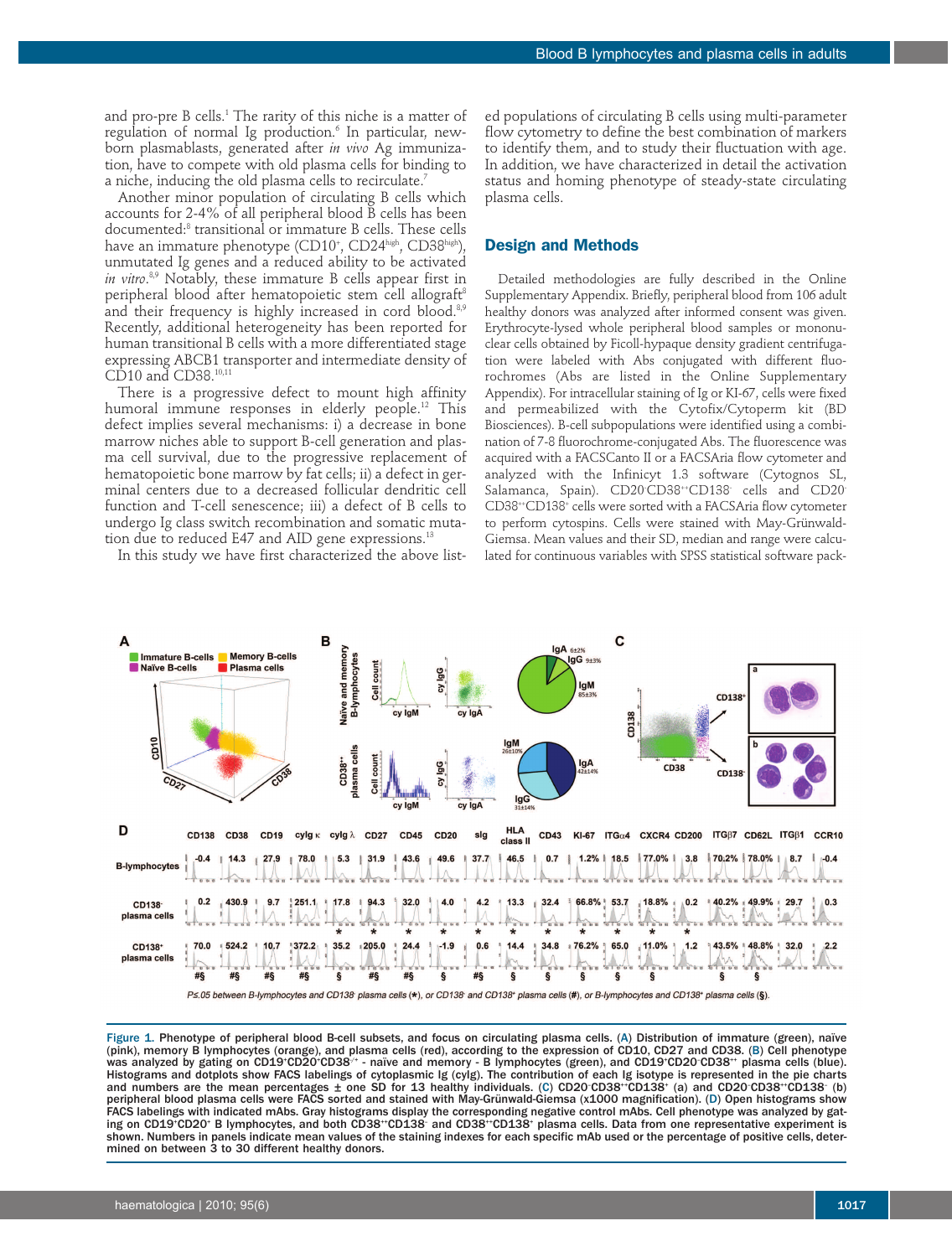age (SPSS 10.1 Inc., Chicago, IL). *P* values less than 0.05 were considered statistically significant.

## **Results and Discussion**

#### *Immunophenotypic characteristics of human peripheral blood B-cell subsets*

Circulating B cells in a given individual are important indicators of the state of B-cell production because generation of B lymphocytes and plasma cells involves sequential maturation steps in different organs and tissues<sup>14</sup> and a necessary cell traffic between these organs through peripheral blood. <sup>15</sup> Various strategies have been applied for their identification and no study has comparatively analyzed these four B-cell subsets in large cohorts of healthy donors. Here, we show that four B-cell subsets were systematically identified in peripheral blood of 106 healthy donors showing phenotypic profiles of immature (CD10+ CD19+ CD20+ CD27– CD38+ ) 8 , naïve (CD10– CD19+ CD20<sup>+</sup>CD27<sup>-</sup>CD38<sup>-</sup>)<sup>1</sup>, and memory (CD10<sup>-</sup>CD19<sup>+</sup>CD20<sup>+</sup> CD27+ CD38– ) B lymphocytes, <sup>1</sup> in addition to plasma cells (CD10<sup>-</sup>CD19<sup>+</sup>CD20<sup>-</sup>CD27<sup>++</sup>CD38<sup>++</sup>).<sup>1</sup> Principal component analysis showed that CD10, CD27, and CD38 are the minimal marker combination for unequivocal identification of immature, naïve, and memory B lymphocytes, as well as plasma cells among CD19+ B cells (Figure 1A). Compared to naïve B lymphocytes, circulating immature B lymphocytes, previously described as phenotypically similar to transitional murine B cells, <sup>8</sup> retain a phenotype of late bone marrow B-cell precursors (i.e. CD5, CD10, and CD38++ ) (*Online Supplementary Figure S1*), supporting the hypothesis that they are immature B lymphocytes leaving the bone marrow prior to full maturation. 8 Transition from naïve to memory B lymphocytes was characterized by increased CD24, CD25, CD27 and CD53 expression, and a downregulation of CD5 and CD23

(*Online Supplementary Table S1*). A fourth discrete CD19+ B-cell subset with higher light-scatter characteristics and a plasma cell phenotype (CD20<sup>-</sup>, CD38<sup>++</sup>, CD27<sup>++</sup> and cytoplasmic Ig (cyIg) + , with heterogeneous positivity for CD138 ( $57\pm12\%$  CD138<sup>-</sup> cells and  $43\pm12\%$  CD138<sup>+</sup> cells) was detected in all 106 healthy donors analyzed.

## *Fluctuation of peripheral blood B-cell subsets according to age*

In our large cohort of 106 healthy donors, naïve and memory B lymphocytes were highly represented, while immature B lymphocytes and plasma cells were minor populations (Table 1). No correlation was found between age and percentages or absolute counts of total circulating B cells, immature B lymphocytes or naïve B lymphocytes (Figure 2). In contrast, statistically significant inverse correlations were found between age and both the percentage and absolute count of circulating memory B lymphocytes (n=106; R<sup>2</sup>≤-0.22*, P*≤0.05) and plasma cells (n=106; R2 ≤-0.27, *P*≤0.02). This also holds true when Ig heavy chain isotype-specific subsets of plasma cells (IgG+, IgA+ and IgM+) and memory B lymphocytes (only for IgG+ and IgM+ ) were considered separately (*Online Supplementary Figure S2A*). Our results indicate that production of immature and naïve B-lymphocytes is not significantly affected by aging, in contrast to previous suggestions by others.<sup>12,16</sup> On the contrary, differentiation of naïve B lymphocytes into memory B lymphocytes and then plasma cells, is clearly reduced. These findings would confirm and extend previous observations describing alterations on B cells consisting of a more restricted diversity. $12,16$  In principle, this could not be attributed to a lower ability for Ig class switch since we have reported here decreased numbers of both non-switched IgM+/IgD+, and switched IgG+ memory B lymphocytes with aging. <sup>13</sup> This age-related decrease in memory B lymphocyte counts could potentially be due



Age (years)

Figure 2. Age-related changes in circulating B-cell subsets. (A) Data plotted in each diagram represent correlation between the age of each individual healthy donor and the percentage and absolute counts of total B cells (panels A and F, respectively), immature (panels B and G), naïve (panels C and H), and memory (panels D and I) B lymphocytes, as well as plasma cells (panels E and J).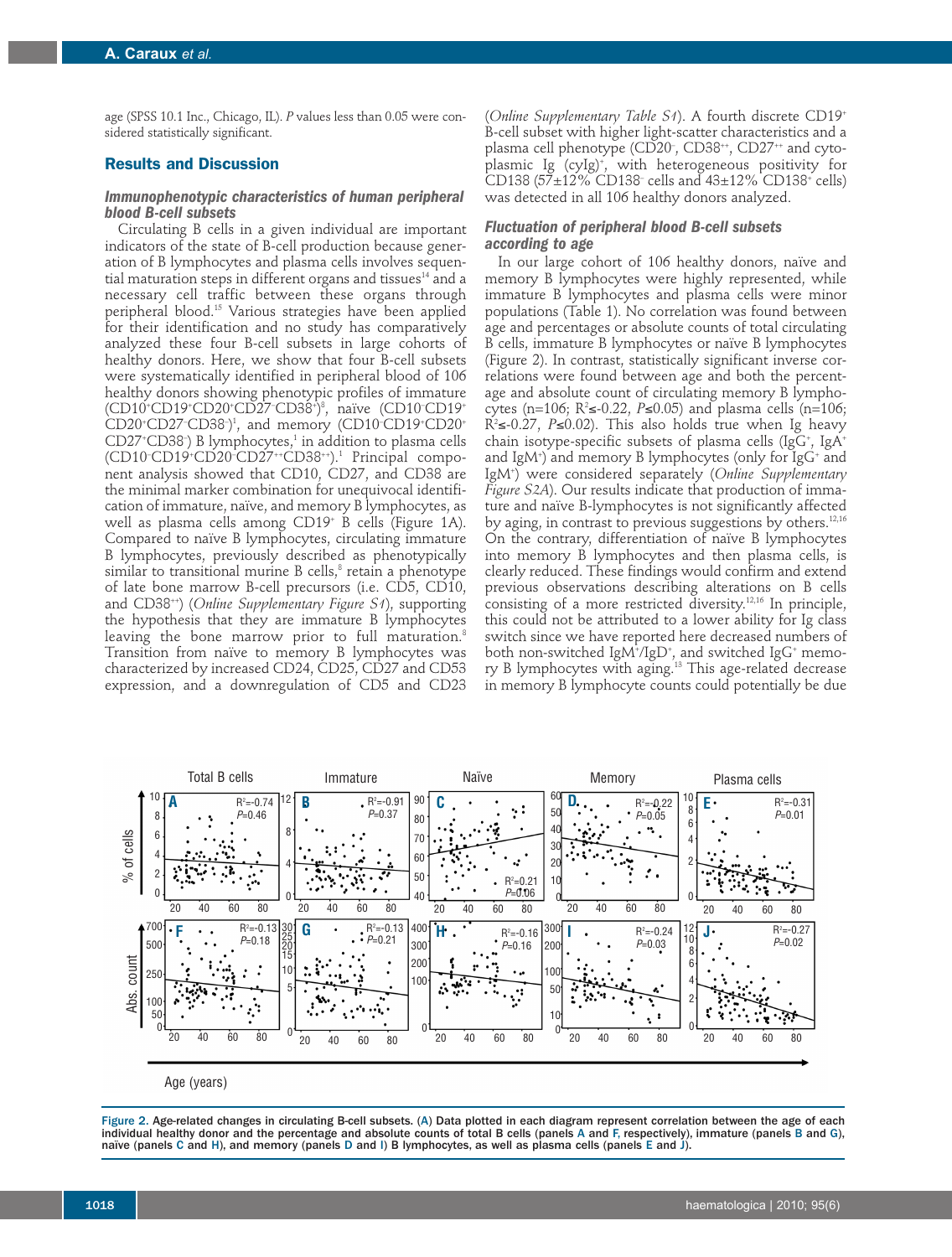to a lower exposure to new Ag (associated with a lessexposed lifestyle) leading to a more restricted memory Bcell repertoire or to an exhausted ability of memory B lymphocytes that have been triggered many folds along the lifespan of elderly people, to generate expanded responses. The age-associated decrease in the number of circulating IgA+ , IgG+ , or IgM+ plasma cells was even more pronounced than that of memory B lymphocytes, suggesting the occurrence of lower humoral response rates in the elderly. In line with this hypothesis, no significant correlation was found in our study between Ig heavy chain isotypespecific circulating plasma cells and their serum antibody counterpart (*Online Supplementary Figure S2B*).

## *Detailed characterization of circulating CD138– and CD138+ plasma cells*

FACS-sorted CD138<sup>-</sup>CD20<sup>-</sup>CD38<sup>++</sup> and CD138<sup>+</sup>CD20<sup>-</sup> CD38++ cells showed a typical plasma cell cytology with no obvious morphological differences (Figure 1C). CD138+ plasma cells showed a greater staining index (SI) than CD138– plasma cells for CD38 (22% increased SI; n=30, *P*=0.002), cyIg κ and λ light chains (47% and 98% increased SI, respectively; n=6, *P*=0.04), CD27 (117% increased SI,  $n=12$ ,  $P=0.0004$ ), and a lower SI for CD45  $(24\%$  decreased SI; n=6,  $P=0.004$ ) (Figure 1D). In addition, CD138– plasma cells, unlike CD138+ plasma cells, expressed weakly CD20 and sIg (Figure 1D) consisting of sIgA+ (49±12%), sIgG+ (13±11%), sIgM+ sIgD– (18±12%) and sIgM– sIgD+ (5±17%), but no sIgM+ /sIgD+ plasma cells. After cell permeabilization, 42±14% cyIgA+ , 31±14% cyIgG<sup>+</sup> and  $26\pm10\%$  cyIgM<sup>+</sup> plasma cells were identified (Figure 1B), with no differences in isotype distribution between CD138– and CD138+ plasma cells. The lower frequency of sIgG+ *vs*. cyIgG+ plasma cells might be due to the weak sIg expression that is not optimally detected by the anti-IgG Ab or a more mature sIgG– phenotype of circulating plasma cells. Although HLA-class II (including HLA-DR) expression was heterogeneous and lower in circulating plasma cells compared to peripheral blood B lymphocytes (n=6, *P*≤0.001), a similar expression was found in CD138– *vs*. CD138+ plasma cells (Figure 1D). Unlike B lymphocytes, both CD138– and CD138+ plasma cells were CD43+ . Regarding homing receptors, both CD138– and CD138<sup>+</sup> plasma cells showed higher levels of  $\alpha$ 4 integrin (n=6, *P*≤0.03), heterogeneously lower amounts of CXCR4 (18.8±9.1% and 11.0±6.1%, respectively; n=6, *P*≤0.0001), and negativity for CD200 as compared to B lymphocytes, which were constantly positive for the latter two markers (Figure 1D). CD138+ plasma cells expressed lower levels of β7 integrin (n=6, *P*=0.02) and L-selectin/CD62L (n=5, *P*=0.03) and higher levels of β1 integrin (n=6, *P*=0.008) than B lymphocytes (Figure 1D). CCR10 was not expressed by circulating B lymphocytes while it was weakly positive on both CD138– and CD138+ plasma cells. Of note, high CCR10 expression was detected on the XG-1 and XG-10 myeloma cell lines or on *in vitro* generated plasmablasts with the same anti-CCR10 mAb reagent (*Online Supplementary Figure S3*). 17,18 No significant difference in CCR10 expression was found among plasma cell subsets showing different Ig heavy chain isotypes (*data not shown*). Furthermore, both circulating B lymphocytes and CD138– and CD138+ plasma cells were constantly negative for VCAM1 (CD106),  $α5$  integrin (CD49e), LFA-3 (CD58), and CD70, as well as for the CD56 and CD117 markers, which are aberrantly expressed by malignant

plasma cells (*data not shown*). <sup>19</sup> Based on KI-67 antibody, circulating B lymphocytes were quiescent (1.2±0.8% KI-67+ cells) while circulating CD138– or CD138+ plasma cells displayed a highly-activated phenotype with 66.8±29.7% and  $76.2 \pm 12.5\%$  KI-67<sup>+</sup> cells, respectively (n=11; *P*≤0.00003, Figure 1D). Further staining with annexin-V showed that both CD138– and CD138+ plasma cells were fully viable with only 6.8% and 7.7% of these cell subsets showing annexin-V<sup>+</sup> staining, respectively.

Mei *et al.* have suggested that the great majority of circulating plasma cells could have a mucosa origin, because they secrete mainly IgA (84%) and partially express CCR10. 3,6 We did not confirm these results, since only 40- 50% of all peripheral blood plasma cells were IgA+ and CCR10 was very weakly expressed by circulating plasma cells. This discrepancy is not due to a defect of the anti-CCR10 mAb used (*Online Supplementary Figure S3*), but could be due to a difference in the gating strategy to define plasma cells and avoid contaminating cells. We used a gating on CD19+ CD38high cells that comprise all and only cyIgκ or cyIgλ positive cells. Mei *et al.* used two gating strategies, either CD19+ CD27high cells or cyIg+ cells. 3

What is the origin and behavior of these circulating plasma cells? Given mainly their HLA-DR and CD45 expressions, they are generally thought to be plasmablasts newly-generated in lymphoid organs. In agreement with this hypothesis, the phenotype of these plasma cells is close to that of *in vitro* generated CD38++ CD138– and CD38++ CD138+ plasma cells which we recently reported. <sup>18</sup> But the possibility that a fraction of circulating plasma cells could be bone marrow and/or lymphoid-tissue-localized long-living plasma cells that are induced to re-circulate from their niche should be considered. HLA-DR and CD45 expressions are also characteristics of long-living plasma cells, since a large fraction of CD138+ bone marrow plasma cells expresses HLA-class II (60%) or CD45 (65%).<sup>2,20</sup> plasma cells, which are believed to be long-living based on murine models or by grafting human plasma cells in severe combined immunodeficiency mice, <sup>6</sup> are also present in the spleen, MALT or lymph nodes. They are located in APRIL-rich niches in the subepithelium, <sup>5</sup> APRIL being an important plasma cell survival factor. <sup>21</sup> The phenotype of these plasma cells is close to that of circulating CD38<sup>++</sup> CD138– plasma cells (A Caraux *et al.*, unpublished observations, 2010). In human spleen, these plasma cells are located outside the follicles, express highly CD38, cyIg (45% cyIgM, 40% cyIgG and 15% cyIgA), and, unlike bone marrow plasma cells, weakly sIg, CD20 and did not express CD138. <sup>1</sup> They also express HLA-DR and CD45 and have mutated Ig genes. Such a recirculation of plasma cells was hypothesized to explain the appearance of circulating tetanus toxin-unrelated plasma cells, seven days after immunization of healthy donors with the toxin. <sup>7</sup> If this mechanism occurs in case of tetanus toxin immunization, it may also occur in steady-state conditions with newly-generated circulating plasmablasts competing with long-living plasma cells. The activation status of the circulating plasma cells (KI-67+ ) could indicate that they have been induced to recirculate by local stimulation. A highly-regulated recirculation mechanism has been demonstrated for murine hematopoietic stem cells with circadian variations. <sup>22</sup> These circulating hematopoietic stem cells can home to non-hematopoietic tissues for a time to exert immune surveillance and